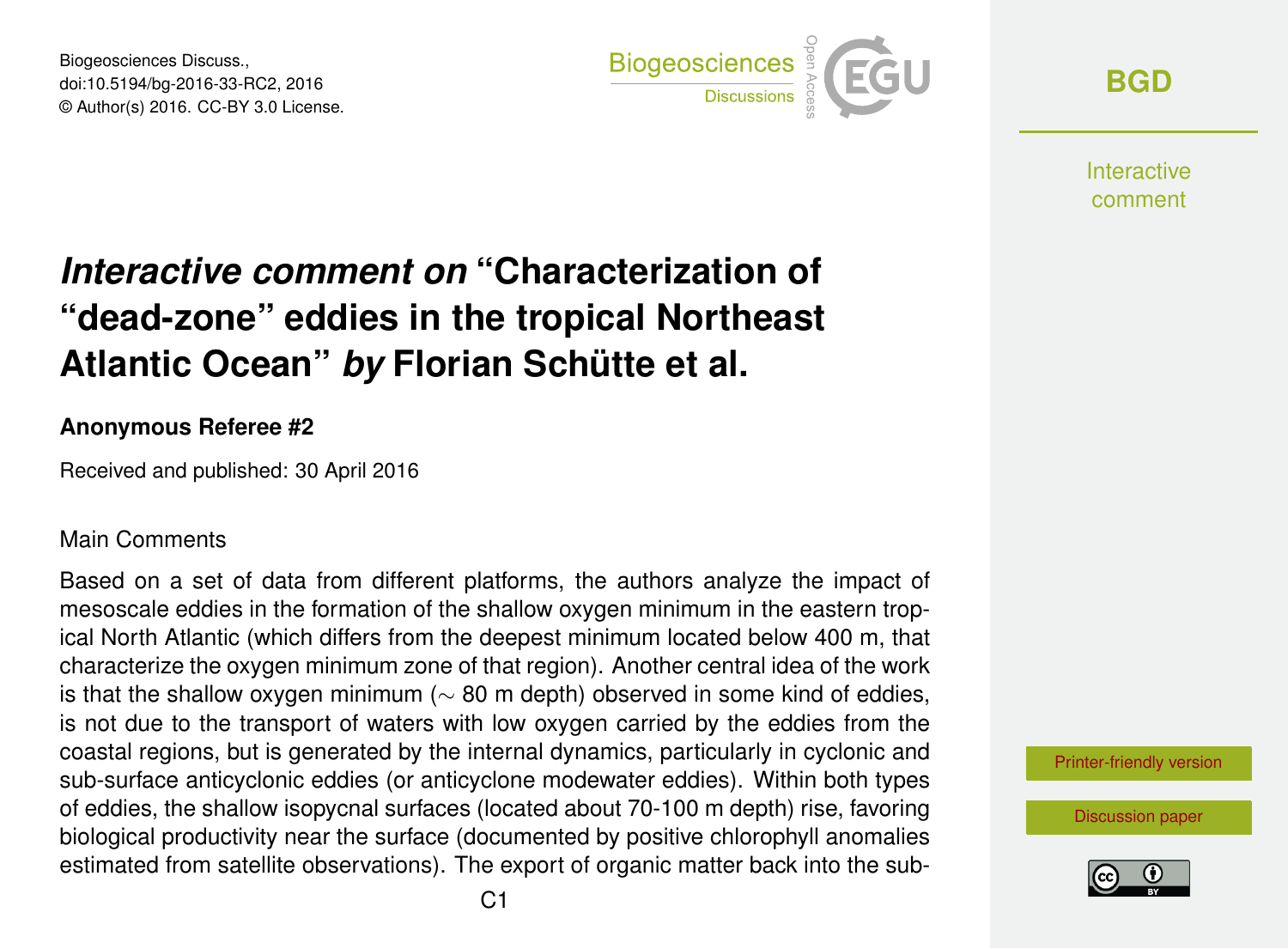surface would, thus, result in a relatively high rate of respiration leading to the formation of a shallow minimum of dissolved oxygen. Eddies effectively may "accumulate" this effect by transporting the water as they move.

I think the paper is an important contribution to the understanding of the dynamics of the biogeochemistry in the study region and highlights the effects of a special class of eddies (ACME), which is possibly relevant to other regions where the presence of subsurface anticyclonic eddies is frequent. The work is fairly well structured and in general, the argument is consistent and can be followed easily. It seems that the authors have done a good job and in my opinion is an important contribution to understanding the hydrography and the biogeochemistry in that region, and it is also a contribution on the role of mesoscale eddies in the ocean. However, there are two issues that seem to me that should be discussed:

(1) Subsurface anticiclonic eddies may not have a proper manifestation in satellite altimetry. For example, contrasting Figure 5a for the cyclonic eddy and that for the ACME (Figure 5b), the latter has very small speed anomalies near the surface, and thus the sea level (and geostrophic velocity) anomalies should be small. This should be a relatively major problem if geostrophic velocities, based on altimetry, are used to identify, define the contours of these eddies and to position oxygen profiles.

2) The authors argue that the water remains fairly isolated within eddies. Although several studies (based on observation, numerical modeling and theoretical models) have shown that this phenomenon is correct, this is generally true for high latitude or subtropical eddies. Eddies ability to trap and transport water could be lower in the more linear equatorial region. This should be an issue to consider, at least for the southern part of the study area, located south of 12 $\degree$  N.

Another (positive) comment is that given the extensive data set used in the study, the authors present quantitative information and in some cases, allows them to estimate statistical errors based on the standard deviation. In general, dissolved oxygen data Interactive comment

[Printer-friendly version](http://www.biogeosciences-discuss.net/bg-2016-33/bg-2016-33-RC2-print.pdf)

[Discussion paper](http://www.biogeosciences-discuss.net/bg-2016-33)